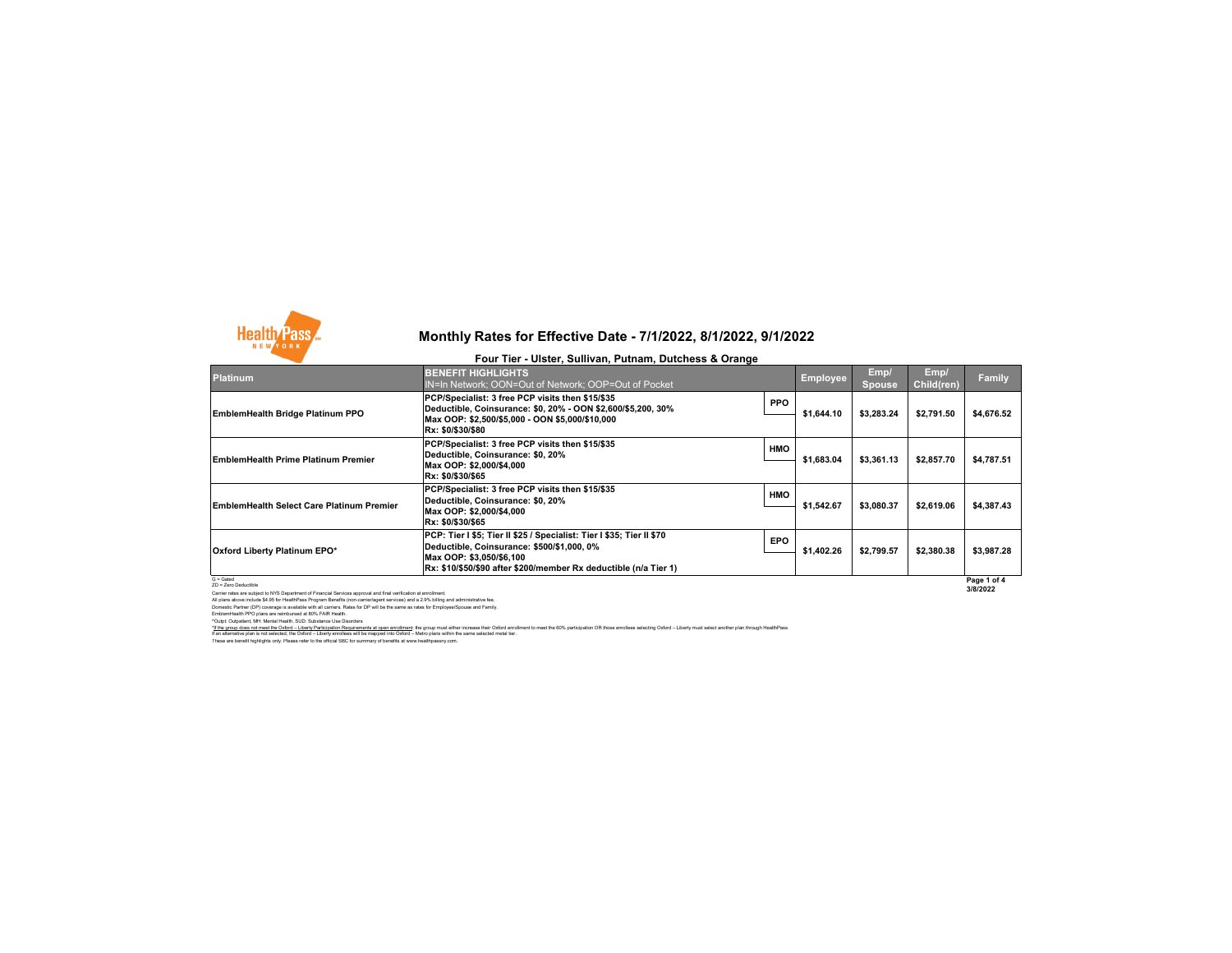

| Four Tier - Ulster, Sullivan, Putnam, Dutchess & Orange |  |
|---------------------------------------------------------|--|
|---------------------------------------------------------|--|

| Gold                                         | <b>BENEFIT HIGHLIGHTS</b><br>IN=In Network; OON=Out of Network; OOP=Out of Pocket                                                                                                                                                                        |            | Employee   | Emp/<br>Spouse | Emp/<br>Child(ren) | Family                  |
|----------------------------------------------|----------------------------------------------------------------------------------------------------------------------------------------------------------------------------------------------------------------------------------------------------------|------------|------------|----------------|--------------------|-------------------------|
| <b>EmblemHealth Bridge Gold PPO</b>          | PCP/Specialist: 3 free PCP visits then \$25/\$40<br>Deductible, Coinsurance: \$1,300/\$2,600, 30% - OON \$3,500/\$7,000, 40%<br>Max OOP: \$5,500/\$11,000 - OON \$7,500/\$15,000<br>Rx: \$0/\$35/\$100                                                   | PPO        | \$1,330.36 | \$2,655.77     | \$2,258.15         | \$3,782.37              |
| <b>EmblemHealth Prime Gold Premier</b>       | PCP/Specialist: 3 free PCP visits then \$25/\$40<br>Deductible, Coinsurance: \$450/\$900, 30%<br>Max OOP: \$6,000/\$12,000<br>Rx: \$0/\$40/\$80                                                                                                          | HMO        | \$1,362.69 | \$2.720.45     | \$2,313.13         | \$3,874.55              |
| <b>EmblemHealth Prime Gold Value</b>         | PCP/Specialist: 3 free PCP visits then \$25/\$40<br>Deductible, Coinsurance: \$2,500/\$5,000, 30%<br>Max OOP: \$7,000/\$14,000<br>Rx: \$0/\$40 after Deductible/\$80 after Deductible                                                                    | HMO        | \$1,254.04 | \$2,503.14     | \$2,128.40         | \$3,564.86              |
| <b>EmblemHealth Bridge Gold Virtual</b>      | PCP/Specialist: Virtual \$0/n/a, Office \$40/60<br>Deductible, Coinsurance: Virtual \$0/n/a, Office \$500/\$1,000,30%<br>Max OOP: Virtual & Office \$7,800/\$15,600<br>Rx: Virtual \$0/\$40/\$80, Office \$0/\$40 after Deductible/\$80 after Deductible | <b>EPO</b> | \$1,265.50 | \$2,526.05     | \$2,147.88         | \$3,597.52              |
| <b>EmblemHealth Select Care Gold Premier</b> | PCP/Specialist: 3 free PCP visits then \$25/\$40<br>Deductible, Coinsurance: \$450/\$900, 30%<br>Max OOP: \$6,000/\$12,000<br>Rx: \$0/\$40/\$80                                                                                                          | HMO        | \$1,256.76 | \$2,508.58     | \$2,133.02         | \$3,572.61              |
| <b>EmblemHealth Select Care Gold Value</b>   | PCP/Specialist: 3 free PCP visits then \$25/\$40<br>Deductible, Coinsurance: \$2,500/\$5,000, 30%<br>Max OOP: \$7,000/\$14,000<br>Rx: \$0/\$40 after Deductible/\$80 after Deductible                                                                    | HMO        | \$1,187.55 | \$2,370.14     | \$2,015.36         | \$3,375.35              |
| Oxford Metro Gold EPO 25/40 G                | PCP/Specialist: \$25/\$40<br>Deductible, Coinsurance: \$1,250/\$2,500, 20%<br>Max OOP: \$6,000/\$12,000<br>Rx: \$10/\$65/\$95 after \$150/member Rx deductible (n/a Tier 1)                                                                              | EPO        | \$1,038.10 | \$2,071.24     | \$1,761.30         | \$2,949.42              |
| Oxford Metro Gold EPO 25/40                  | PCP/Specialist: \$25/\$40<br>Deductible, Coinsurance: \$1,250/\$2,500, 20%<br>Max OOP: \$6,000/\$12,000<br>Rx: \$10/\$65/\$95 after \$150/member Rx deductible (n/a Tier 1)                                                                              | <b>EPO</b> | \$1,075.30 | \$2,145.64     | \$1,824.54         | \$3,055.43              |
| Oxford Liberty Gold EPO 30/60*               | PCP/Specialist: \$30/\$60<br>Deductible, Coinsurance: \$2,000/\$4,000, 30%<br>Max OOP: \$8,400/\$16,800<br>Rx: \$10/\$50/\$90 after \$200/member Rx deductible (n/a Tier 1)                                                                              | EPO        | \$1.142.58 | \$2,280.21     | \$1,938.92         | \$3,247.20              |
| Oxford Liberty Gold EPO 30/60 G*             | PCP/Specialist: \$30/\$60<br>Deductible, Coinsurance: \$1,250/\$2,500, 0%<br>Max OOP: \$6,400/\$12,800<br>Rx: \$10/\$50/\$90 after \$200/member Rx deductible (n/a Tier 1)                                                                               | EPO        | \$1,185.79 | \$2,366.63     | \$2,012.37         | \$3,370.35              |
| Oxford Liberty Gold EPO 25/50 ZD*            | PCP/Specialist: \$25/\$50<br>Deductible, Coinsurance: \$0, 0%<br>Max OOP: \$6,000/\$12,000<br>Rx: \$10/\$50/\$90 after \$200/member Rx deductible (n/a Tier 1)                                                                                           | EPO        | \$1.295.35 | \$2,585.74     | \$2.198.62         | \$3.682.59              |
| Oxford Liberty Gold HSA 1500 Motion*         | PCP/Specialist: Deductible then 10% coins<br>Deductible, Coinsurance: \$1,500/\$3,000, 10%<br>Max OOP: \$5,500/\$11,000<br>Rx: Deductible then \$10/\$50/\$90                                                                                            | <b>EPO</b> | \$1,156.65 | \$2,308.35     | \$1,962.84         | \$3,287.29              |
| $G =$ Gated<br>ZD = Zero Deductible          |                                                                                                                                                                                                                                                          |            |            |                |                    | Page 2 of 4<br>3/8/2022 |

G « Galed<br>20 Hz – Model China (1995)<br>Al partie rates are subject to NYS Department of Financial Services approval and final verification at enrollment.<br>Al partie shows model is 4:05 for Hashbirlato (Way) in Standing for ce

"<u>If he group does not mest the Oxford - Libetty Participation Requiremets at open enrolment; the group must either increase the 'Oxford enrollment to meet the 60% participation OR those enrollees selecting Oxford – Libert</u>

These are benefit highlights only. Please refer to the official SBC for summary of benefits at www.healthpassny.com.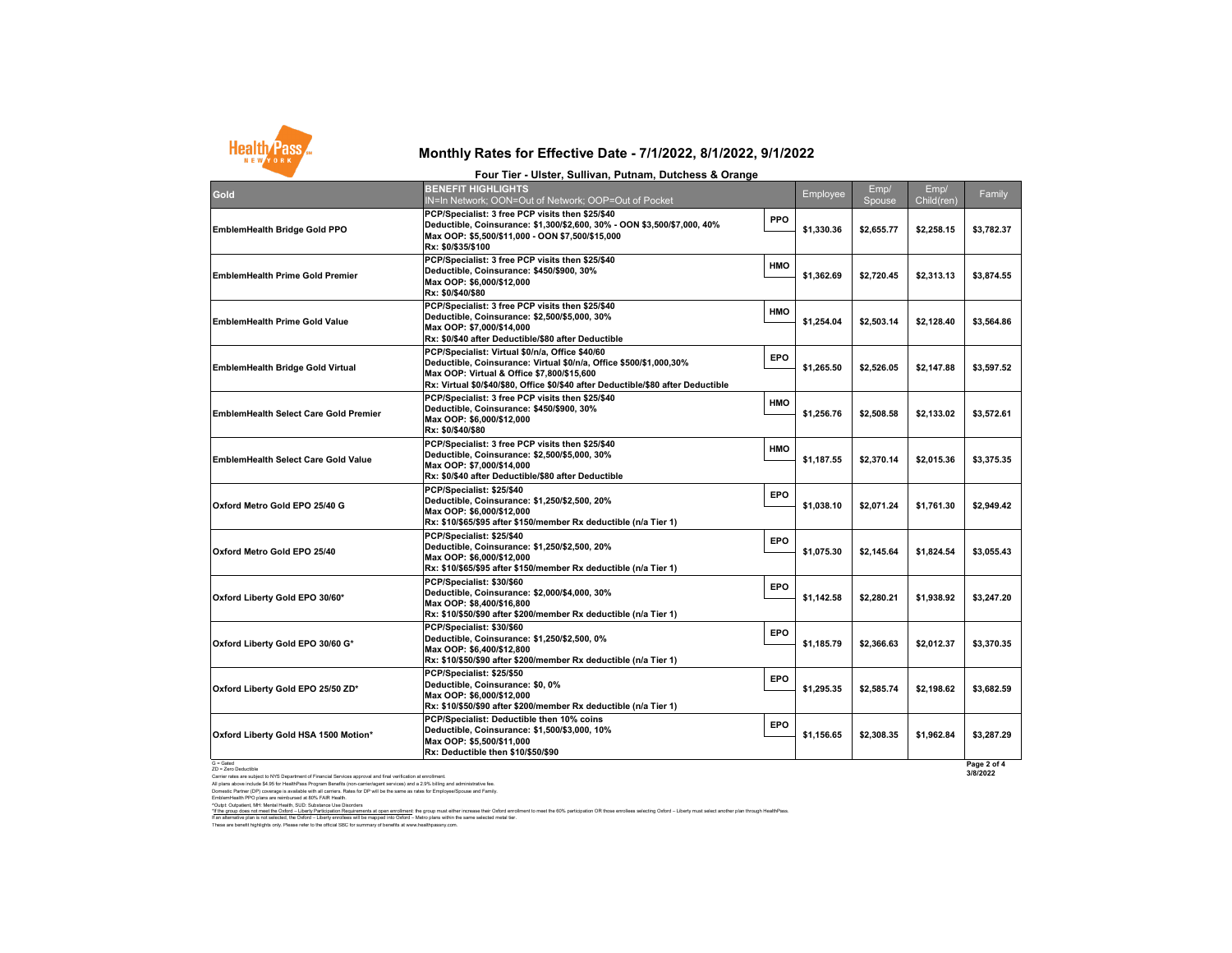

|                                                | Four Tier - Ulster, Sullivan, Putnam, Dutchess & Orange                                                                                                                             |            |                 |                |                    |             |
|------------------------------------------------|-------------------------------------------------------------------------------------------------------------------------------------------------------------------------------------|------------|-----------------|----------------|--------------------|-------------|
| <b>Silver</b>                                  | <b>BENEFIT HIGHLIGHTS</b><br>IN=In Network: OON=Out of Network: OOP=Out of Pocket                                                                                                   |            | <b>Employee</b> | Emp/<br>Spouse | Emp/<br>Child(ren) | Family      |
| <b>EmblemHealth Prime Silver Premier</b>       | PCP/Specialist: 3 free PCP visits then \$35/\$65<br>Deductible, Coinsurance: \$3,800/\$7,600, 40%<br>Max OOP: \$8,000/\$16,000<br>Rx: \$0/\$40/\$80                                 | <b>HMO</b> | \$1,167.51      | \$2,330.07     | \$1,981.30         | \$3,318.25  |
| <b>EmblemHealth Select Care Silver Premier</b> | PCP/Specialist: 3 free PCP visits then \$35/\$65<br>Deductible, Coinsurance: \$3,800/\$7,600, 40%<br>Max OOP: \$8,000/\$16,000<br>Rx: \$0/\$40/\$80                                 | <b>HMO</b> | \$1.076.60      | \$2.148.24     | \$1.826.74         | \$3.059.15  |
| <b>EmblemHealth Select Care Silver Value</b>   | PCP/Specialist: 3 free PCP visits then \$10/\$55<br>Deductible, Coinsurance: \$7,000/\$14,000, 0%<br>Max OOP: \$7,000/\$14,000<br>Rx: \$0/\$0 after Deductible/\$0 after Deductible | <b>HMO</b> | \$1,041.21      | \$2,077.48     | \$1,766.60         | \$2,958.29  |
| <b>EmblemHealth Prime Silver HSA</b>           | PCP/Specialist: Deductible then \$30/\$50 copay<br>Deductible, Coinsurance: \$3,000/\$6,000, 40%<br>Max OOP: \$6,800/\$13,600<br>Rx: Deductible then \$15/\$45/\$80                 | <b>HMO</b> | \$1,103.01      | \$2.201.05     | \$1,871.64         | \$3,134.41  |
| Oxford Metro Silver EPO 30/80 G                | PCP/Specialist: \$30/\$80<br>Deductible, Coinsurance: \$3,500/\$7,000, 30%<br>Max OOP: \$8,700/\$17.400<br>Rx: \$10/\$65/\$95 after \$150/member Rx deductible (n/a Tier 1)         | <b>EPO</b> | \$863.67        | \$1.722.39     | \$1,464.77         | \$2,452.30  |
| Oxford Metro Silver EPO 50/100 ZD              | PCP/Specialist: \$50/\$100<br>Deductible, Coinsurance: \$0, 0%<br>Max OOP: \$8,700/\$17,400<br>Rx: \$10/\$65/\$95 after \$150/member Rx deductible (n/a Tier 1)                     | EPO        | \$1.003.89      | \$2.002.84     | \$1.703.15         | \$2.851.94  |
| Oxford Liberty Silver EPO 25/50 G*             | PCP/Specialist: \$25/\$50<br>Deductible, Coinsurance: \$4,500/\$9,000, 50%<br>Max OOP: \$8,700/\$17.400<br>Rx: \$10/\$50/\$90 after \$200/member Rx deductible (n/a Tier 1)         | EPO        | \$978.12        | \$1.951.28     | \$1.659.34         | \$2,778.48  |
| Oxford Liberty Silver EPO 40/70*               | PCP/Specialist: \$40/\$70<br>Deductible, Coinsurance: \$3,000/\$6,000, 35%<br>Max OOP: \$8,700/\$17,400<br>Rx: \$10/\$50/\$90 after \$200/member Rx deductible (n/a Tier 1)         | <b>EPO</b> | \$1,017.92      | \$2,030.89     | \$1,726.99         | \$2,891.91  |
| Oxford Liberty Silver EPO 50/100 ZD*           | PCP/Specialist: \$50/\$100<br>Deductible, Coinsurance: \$0, 0%<br>Max OOP: \$8,700/\$17,400<br>Rx: \$10/\$65/\$95 after \$150/member Rx deductible (n/a Tier 1)                     | EPO        | \$1,134.77      | \$2.264.59     | \$1,925.65         | \$3,224.94  |
| Oxford Liberty Silver HSA 4000 Motion*         | PCP/Specialist: Deductible then 20% coins<br>Deductible, Coinsurance: \$4,000/\$8,000, 20%<br>Max OOP: \$7,050/\$14,100<br>Rx: Deductible then \$10/\$50/\$90                       | <b>EPO</b> | \$956.57        | \$1.908.19     | \$1.622.70         | \$2,717.06  |
| $G =$ Gated                                    |                                                                                                                                                                                     |            |                 |                |                    | Page 3 of 4 |

G = Galed<br>Carler rates are subject to NYS Department of Financial Services approval and final ventilcation at enrotiment.<br>All plans above include \$4.55 for HealthPass Program Benefits (non-carrieringent services) and a 29%

^Outp: Outpatient, Mrt Mental Health, SUD: Substance Use Disorders<br>"If the group obser on the Mark Participation Requirements at open enrollment; the group must either increase their Oxford ∈metint to meet the 60% partici

These are benefit highlights only. Please refer to the official SBC for summary of benefits at www.healthpassny.com.

**Page 3 of 4 3/8/2022**